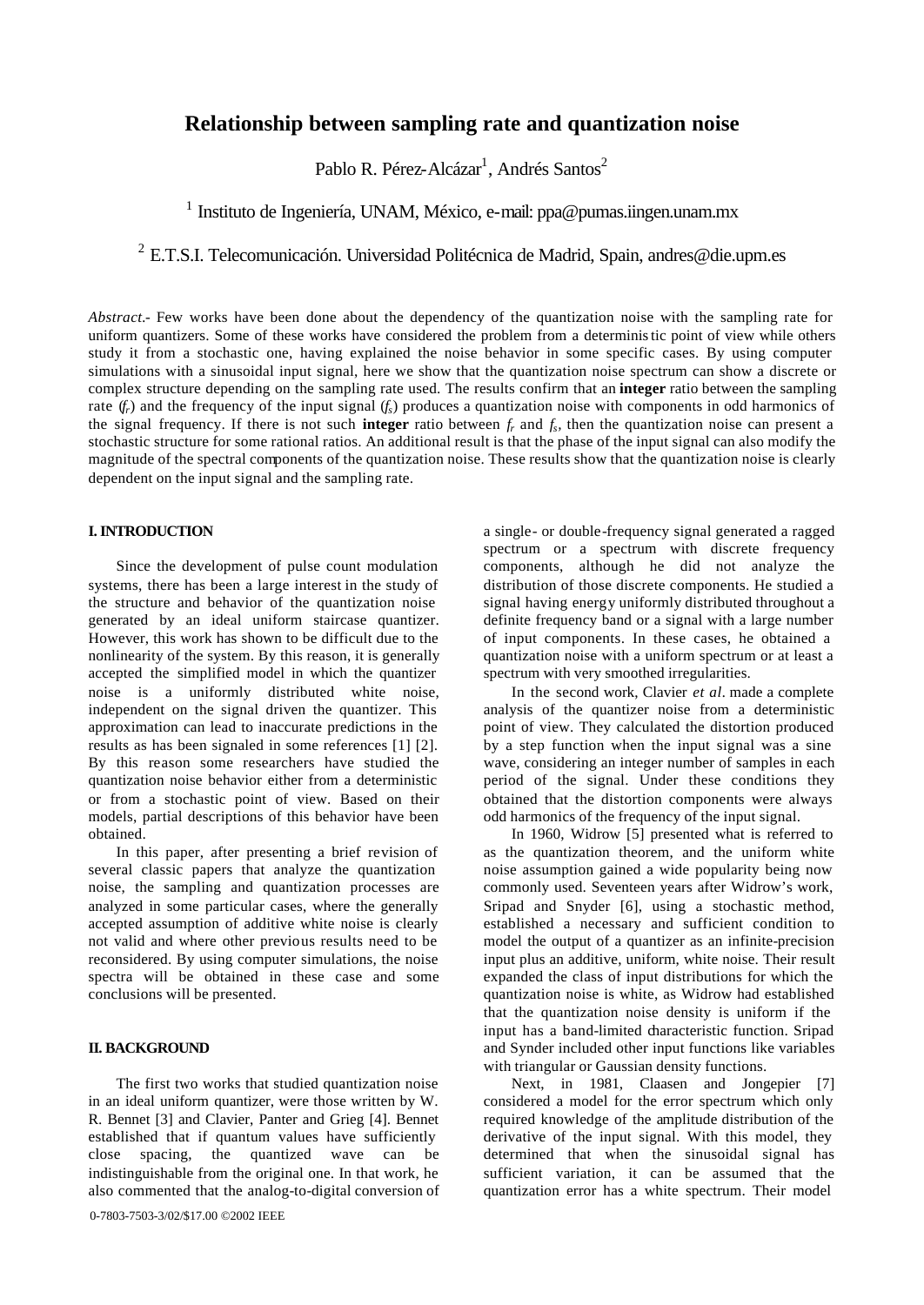also predicted, for signals with not sufficient variations, poles in the spectrum of the noise at discrete frequencies  $w = 2pXw_0$  being the input signal  $x(t) = X \sin(w_0 t)$ . In 1999, a deterministic approach to the problem of quantization was proposed by Bellan *et al.* [8]. They confirmed the results presented by Claasen and Jongepier, but they did not mention the work by Clavier *et al.* nor that by Gray about the presence of odd harmonics of the signal fundamental frequency. In the study by Bellan, the effect of the phase appears in a complex exponential factor, thus not affecting the magnitude spectrum of the quantization error.

Finally, Gray in his work published in 1990 [1], confirmed the result obtained by Clavier *et al.* about the structure of the quantization noise spectrum, but he concluded that the odd harmonics of the frequency of the sinusoidal signal appear in the noise spectrum independently on the value of that frequency and its relation with the sampling frequency. He obtained an expression where the phase of the signal also appears in a complex exponential factor and therefore it does not affect the magnitude spectrum.

Then the aim of our work has been to confirm or to reconsider the conclusions reached by R.M. Gray in 1990 and by Bellan *et al.* in 1999. Additionally, we tried to call the attention about an important aspect in the process of analog to digital conversion: it is a dynamical process, with a strong dependency on the sampling rate.

## **III. METHOD**

In order to study the behavior of the quantization noise produced in the process of uniform quantization of a sinusoidal input signal, computer simulations with MATLAB were performed, under different conditions. Computer simulations allowed us to use classical roundoff, avoiding completely the effect of other factors appearing in the operation of an analog-to-digital converter, like jitter, integral and differential nonlinearity, thermal noise, etc.

In all the cases, the sampling process is simulated by generating a time variable with values determined by the specified sampling frequency and taking values of the sinusoidal signal at times determined by the time variable. Then the samples are quantized and the quantization error computed. Finally, the spectrum of the unquantized signal, the quantized signal and the error signal are computed. Here we present only two of several simulations realized.

# **1. Integer and non-integer relation between sampling and signal frequencies.**

The aim of this simulation is to show the behavior of quantization noise when the relation between the sampling and the signal frequencies is an integer or a non-integer number. The simulation has been done following the steps:

- A sinusoidal signal with zero phase is generated with the maximum resolution permitted by the computer and oversampled at 40 Ksamples/s. On the whole, 4096 samples are produced.

- The signal is then quantified to 188 levels.

This procedure is repeated for signals with frequencies 800 Hz, 800.1 Hz and 801 Hz. That means an oversampling factor of 50, 49.99 and 49.94, respectively.

# **2. Relation between the signal phase and the structure of the spectrum of the quantized signal.**

The procedure followed in the previous simulation is repeated here for the signal with a frequency of 800 Hz,

once with a zero phase and another with a phase of 
$$
\frac{p}{2}
$$
.

#### **IV. RESULTS**

## **1. Integer and non-integer relation between sampling and signal frequencies.**

As shown in Fig. 1 the spectrum of the unquantized signal (quantization given only by MATLAB' resolution) presents only one peak that corresponds to the signal frequency.



Fig. 1. Spectrum of the unquantized sinusoidal signal (frequency 800 Hz, phase equal to zero, sampling rate 40 Ksamples/s).

Fig. 2. presents the spectrum of the same sinusoidal signal but now quantized with 188 levels. Here the spectrum of the sinusoid has several peaks in addition to the fundamental one. These peaks appear at all odd harmonics of the input signal fundamental frequency. This result agrees with that obtained by Gray [1] but here an integer relation (50) between the sampling rate and the frequency of the sinusoid is used. If the frequency of the signal is slightly changed (49.99 instead of 50), then the power of the odd harmonics starts spreading in the frequency band establis hed by the sampling rate as shown in Fig. 3. This is an aspect that has not been presented before (at least at our knowledge). If the ratio between frequencies further differs from the integer value (now 49.93), the noise power spreads along the entire Nyquist band as is shown in Fig. 4. It must be remarked that for a large number of rational ratios, the spectrum acquires the structure that Gray presented, but this is not the case for all the ratios.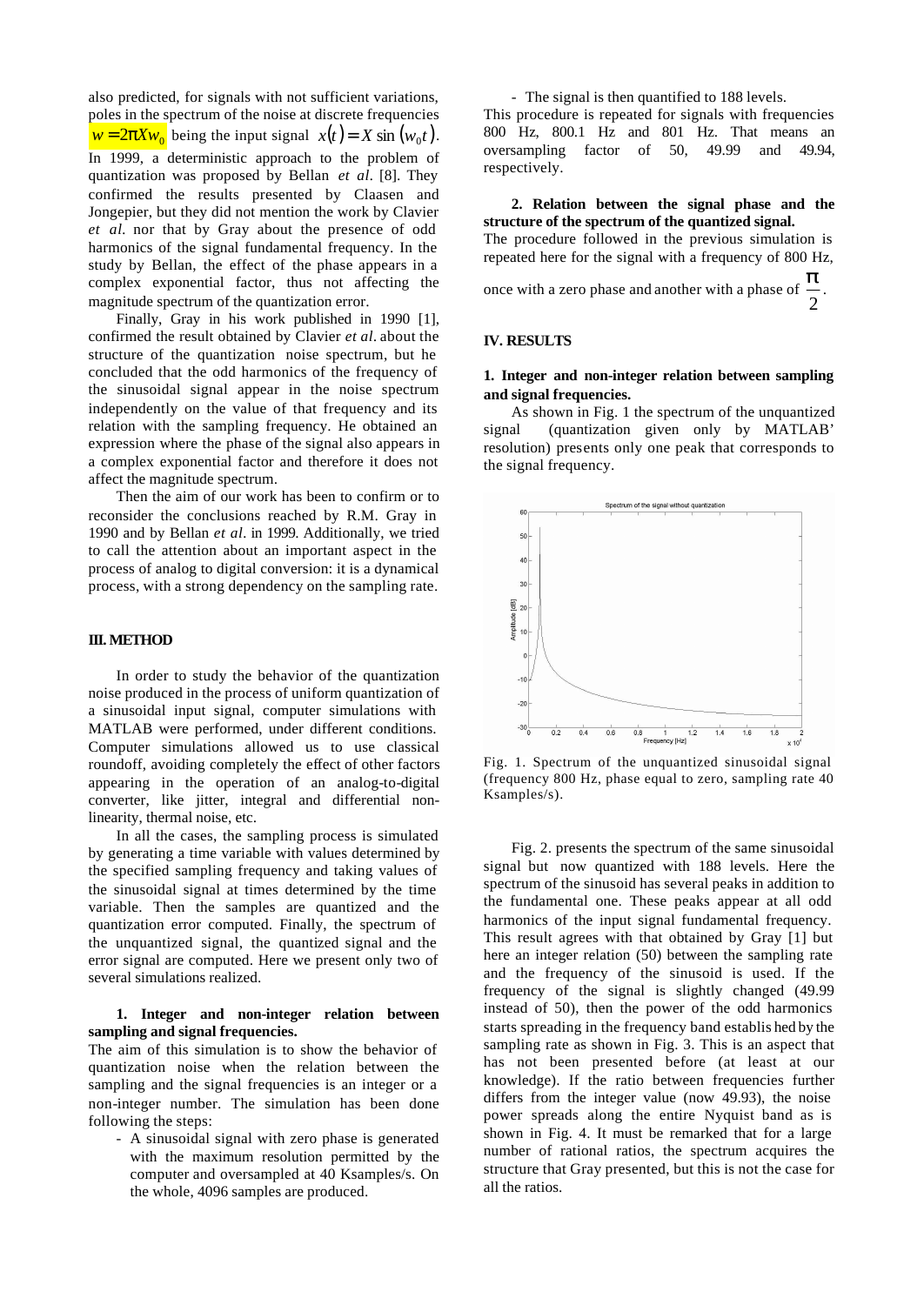

Fig.2. Spectrum of the sinusoidal signal (800 Hz, zero phase, sampling rate 40 Ksamples/s) quantized using 188 levels.



Fig. 3. Spectrum of a quantized sinusoidal signal of frequency 800.1 Hz, sampled at 40 Ksamples/s.



Fig. 4. Spectrum of a quantized sinusoidal signal of frequency 801 Hz, sampled at 40 Ksamples/s.

#### **2. Relation between the signal phase and the spectrum of the quantized sinusoidal signal.**

If the phase of the sinusoidal signal to be quantized is modified, the magnitude of the odd harmonics changes and, in some cases, some of the harmo nics can

disappear. This effect can be appreciated comparing figures 2 and 5. The second and seventh odd harmonic have disappeared in fig. 5 or at least absorbed by the background level.



Fig. 5. Spectrum of the quantized sinusoidal signal of frequency 800 Hz and phase  $\mathbf{P}$ . 2

Finally, it is important to say that similar results can be observed using undersampling. In the cases presented here, the possible aliasing could not be appreciated because high (aliased) harmonics would appear at frequencies of low harmonics. This aliasing would appear for example if using a sinusoid of frequency 37.5KHz and a sampling rate of 4 Msamples/s.

#### **V. CONCLUSIONS**

This work shows, as Gray and Claasen-Jongepier also showed, that it is not correct to model the output of a quantifier by an infinite precision signal plus additive white noise. When a sinusoidal signal is sampled and quantized, if the signal and the sampling frequencies have an integer, or in a large number of cases, a rational relation in the continuous time, the quantization error has odd harmonics of the input signal. This fact has also been observed by Kester [2] as he remarks that during the evaluation of analog-to-digital converters, discrete frequencies can appear in harmonics of the frequency of the input signal. But Kester does not mention that the quantization noise concentrates only in the odd harmonics, and that this accumulation can also appear for some other rational ratio different from the integer one.

The harmonics disappear gradually or their power spreads in the whole band defined by the sampling frequency, as the signal or sampling frequencies change. This result is in contradiction with Gray's results, as he says that the presence of harmonics is independent on the signal frequency or the relation between signal and sampling frequency. Gray's analysis and Claasen-Jongepier's are still valid if their initial conditions are correct: if the quantization error is periodic or almost periodic, but this is only true, as we have shown when the relation between the input and the sampling frequencies is an integer or, in some cases, a rational